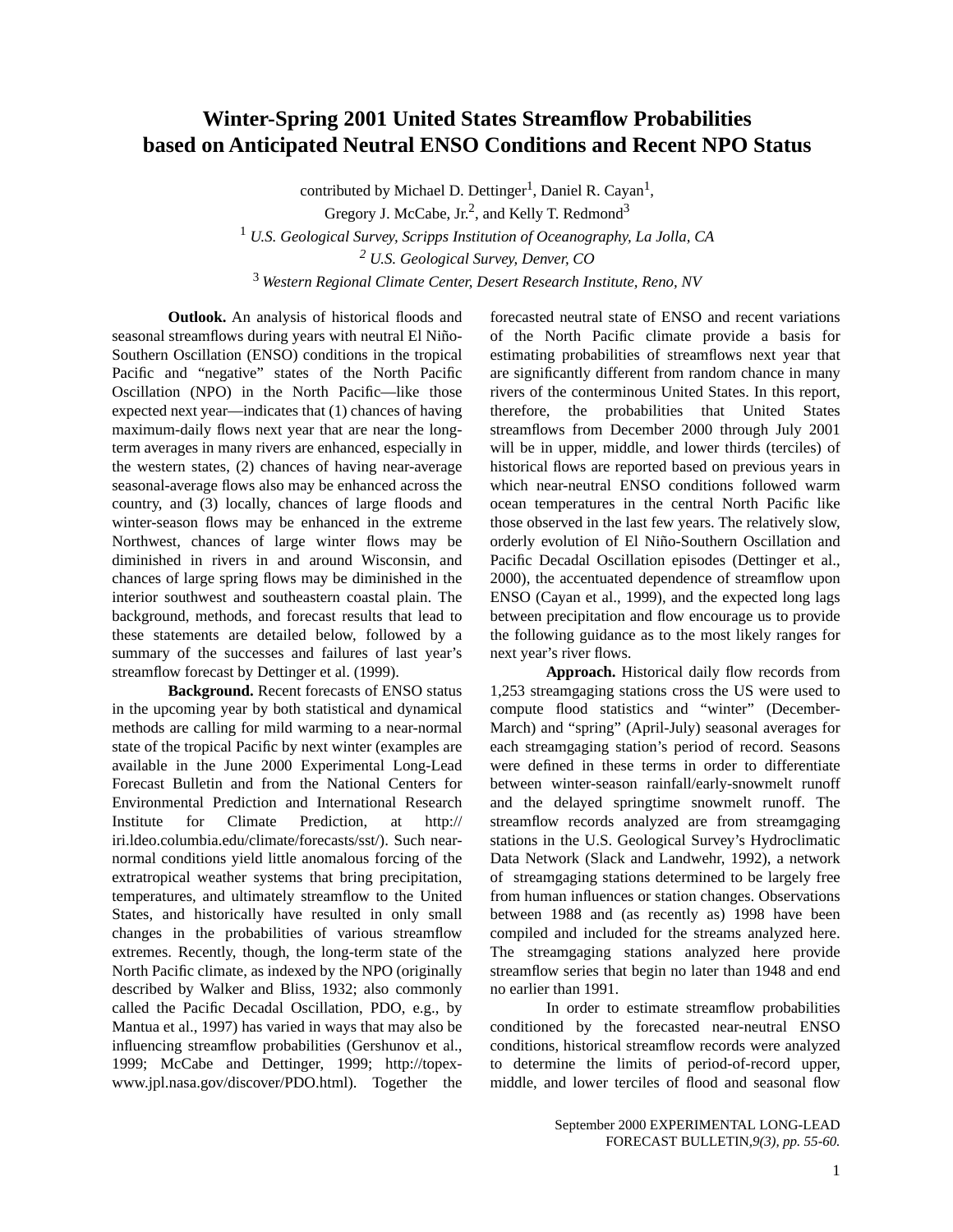rates. Then the fraction of years with near-neutral ENSO conditions that fell in each streamflow tercile were compared to the 33% that would be expected if, instead, the years had been chosen at random. Sites at which streamflow records for at least 10 near-neutral ENSO years and for which the near-neutral-ENSO fractions deviated significantly from the 33% expected (at 95% confidence levels; Le, 1998) were judged to reflect locally significant deviations of the probabilities of streamflow conditions for next year. Then the number of such deviations was compared to the numbers found in similar analyses of the streamflow records when the chronology of historical ENSO conditions used in the calculations was randomized 1,000 times; this Monte Carlo comparison provided estimates of the field significance of the observed probabilities (Livezey and Chen, 1983). When streamflow statistics in years with near-neutral ENSO conditions were compared to overall historical streamflow probabilities, the field significance for the "near-neutral ENSO" statistics was low; to obtain greater field significance, information about the recent state of the NPO also had to be included in the analyses.

The effect of the NPO on ENSO teleconnections in the United States has been noted by Gershunov et al. (1999), McCabe and Dettinger (1999), and Cole and Cook (1998), and motivates us to condition the probability estimates for next year's streamflows by recent NPO status. This conditioning, however, requires a choice as to how to index or forecast next year's NPO state. The NPO (or PDO) is indexed in terms of the first principal component of North Pacific sea-surface temperatures (SSTs), e.g., as in Mantua et al. (1997), which has interannual as well as interdecadal components. Most attention has focused on the decadal and interdecadal aspects of this index and, often, it has been discussed in terms of regimes of North Pacific climate (e.g., Mantua et al., 1997; Gershunov et al., 1999). This focus on regimes has resulted in more attention paid to the question "When will the next regime shift occur (or has a regime shift already occurred)?" rather than to "What will be the state of the NPO (and thus North Pacific SSTs) next year?." The former question is at the heart of understanding the decadal aspects of climate in the Pacific/North American sector. The latter question, however, is more pressing here, because the atmosphere and thus North American weather responds quickly to the current state of the SSTs. Thus the state of SSTs in the North Pacific next year are more important for anticipating next year's streamflow than is knowledge of which long-termaverage "regime" applies. Decadal NPO regimes are interrupted by short-term reversals often enough so that, even with the advantage of perfect hindsight, a given year's NPO sign reflects the concurrent interdecadal regime yields a correct forecast of the annual average of NPO only 77% of the time since 1930. Without hindsight to guide us and (for now) lacking a better predictor of NPO status, we note that using NPO's strong interannual persistence to anticipate that next year's NPO sign will be like that of the average of the previous 1, 2, or 3 years' average NPO yields a correct estimate 74% of the time (for each of these averaging intervals), during the same period. Thus, little "forecast" skill is lost by simply assuming that next year's NPO sign will reflect the average of the NPO index over the last two years; this average is used here and suggests that the NPO sign next year is most likely to be negative (with anomalously warm SSTs in the western and central North Pacific and anomalously cool SSTs along the coast of North America).

Probabilities that seasonal flows will be in the upper, middle, or lower tercile of their historical distributions during years with near-neutral ENSO (NN) conditions in the tropical Pacific and with two preceding years during which the NPO index was, on average, negative were determined as follows: At 816 sites with records that include 10 or more years of record with neutral ENSO and negative NPO (NN/negative NPO) conditions, the historical NN/negative NPO flows were compared to the terciles of flow from the entire period of record. Streamgaging stations at which NN/negative NPO flows historically have occurred in upper, middle, and lower terciles beyond the 33% of occurrences that would be expected of a random distribution of flows, with 95% confidence, are plotted in the panels of Figs. 1-3 as circles with radii proportional to the deviation of the NN/negative NPO flow probabilities from 33%. Black dots correspond to anomalously frequent occurrences and white dots correspond to anomalously rare occurrences. Because the probability patterns are much weaker than those generated for the La Niña/ negative NPO conditions during last winter and spring's flows (Dettinger et al., 1999), a field-significance test (described above) was applied, and only those maps (with one exception) that yielded field-significance levels of about 90% or greater are shown here. Details and a complete listing of river-by-river probabilities can be found online at http://meteora.ucsd.edu/cap/ nnnpo.html.

**Forecast.** The largest, most field-significant probability anomalies associated with NN/negative NPO streamflows are for "annual-flood" series, which consist of the time series of the single largest daily flows from each year of record at each streamgaging station. Anomalous probabilities of annual floods in upper, middle, and lower terciles of the historical record are shown in Fig. 1. Notably, probabilities of middle-tercile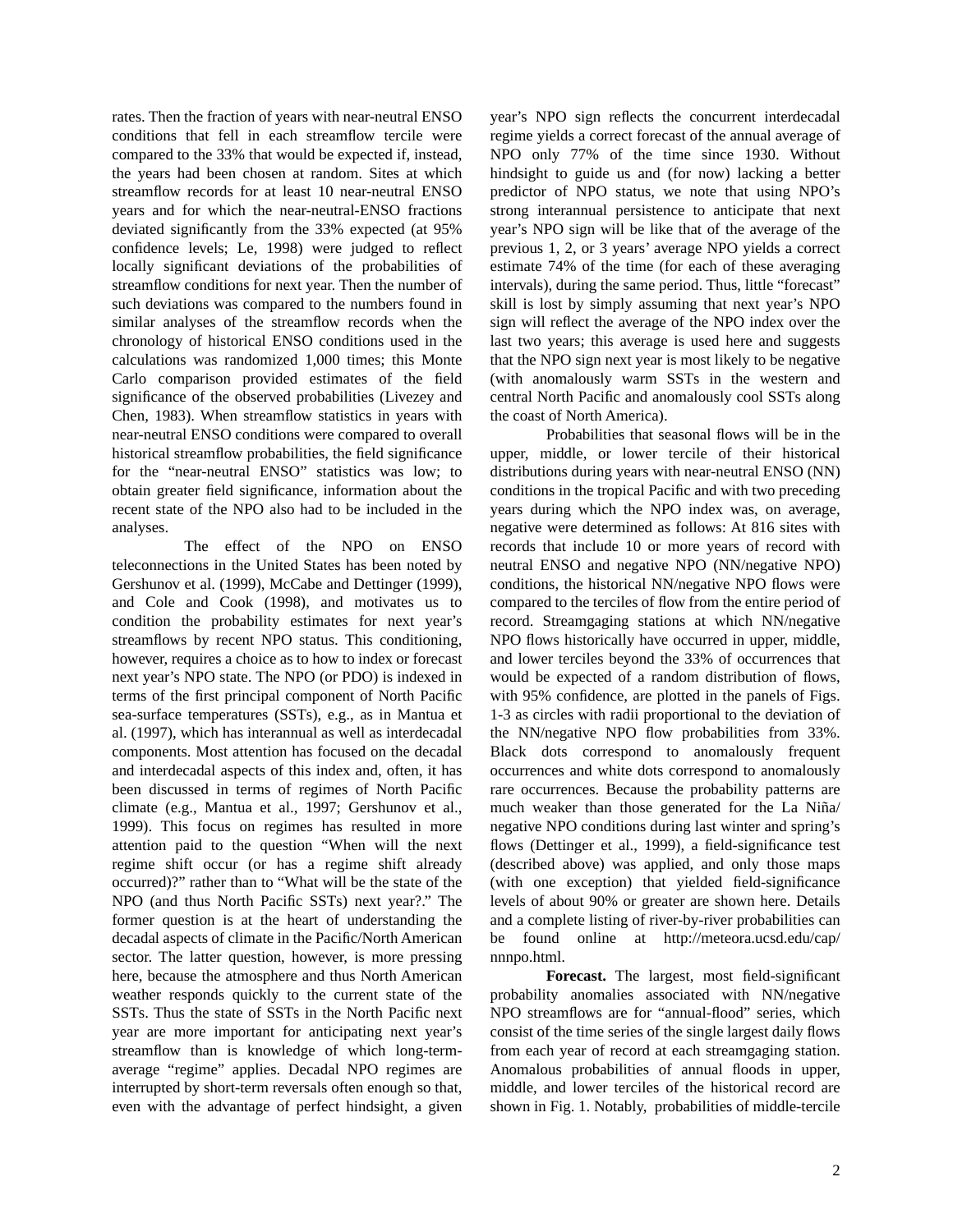

a) Anomalous Probabilities of Maximum Daily Flows in UPPER TERCILE during OCTOBER-SEPTEMBER of a No-Nino/Negative-NPO Year

b) Anomalous Probabilities for MIDDLE-TERCILE Maximum Daily Flows



c) Anomalous Probabilities for LOWER-TERCILE Maximum Daily Flows



*Figure 1. -- Anomalous probabilities of occurrence of a maximum-daily flow (annual flood) during October 2000 to September 2001 that is among the (a) upper tercile, (b) middle tercile, and (c) lower tercile of historical maximumdaily flows at rivers in the conterminous United States, based on historical*  flows during years with neutral ENSO and negative NPO states. Black dots *indicate rivers with anomalously high probabilities of occurrence (beyond* 

*two-tailed 95% confidence intervals); white dots indicate rivers with anomalously low probabilities (beyond 95% confidence intervals); dots are scaled so that the radii are proportional to the probability in excess of 33% and small crosses indicate rivers that do not deviate from 33% by more than the 95% confidence bounds.* 

floods are enhanced at a number of sites across the nation (Fig. 1b, with a very high fieldsignificance level), with a particular clustering of enhanced probabilities in western rivers. Probabilities of upper-tercile floods are enhanced in some rivers in Indiana, Illinois, and the Ohio River drainage, as wells as in scattered rivers in the extreme northwest (Fig. 1a). Probabilities of lower-tercile floods are reduced in the northwest and enhanced in the Florida Panhandle region (Fig. 1c, but with a modest field-significance level).

Anomalous probabilities of seasonal flows historically have been less conditioned by NN/negative NPO years. The anomalous probabilities for winter-average flow rates (spanning December to March) are illustrated in Figure 2, for upper-tercile flows (2a, with a high field-significance level) and for middletercile flows (2b, with a small fieldsignificance level but shown here to illustrate the tendency for enhancement of middletercile probabilities in all seasons). Probabilities of upper-tercile winter flows are enhanced in many rivers of the extreme northwest and are reduced in rivers in Wisconsin and the upper central Mississippi Valley. As with the annual-flood series, there is a broad, almost nationwide tendency for enhancement of middle-tercile flow probabilities in winter. Historically, springaverage flow rates have been even less conditioned by NN/negative NPO years than have winter rates, and neither of the probability maps shown for spring-average flows in Fig. 3 reaches a 95% field-significance level. Locally, though, the concentration of reduced probabilities of upper-tercile springtime flows in southeastern coastal rivers and interior southwest (Fig. 3a) imply less chance of extremely high spring flows there. As with the annual-flood series and winter flows, enhanced probabilities of middle-tercile spring flows are relatively common across the Nation (Fig. 3b), with a particular concentration in north coastal California and in rivers around Des Moines. The historical influences of NN/negative NPO conditions on the probabilities of lower-terciles seasonal flows in winter and spring were not strong enough to provide any statistical confidence in predictions of low flows; this does not mean that such flows are unlikely, only that they are not unusually unlikely.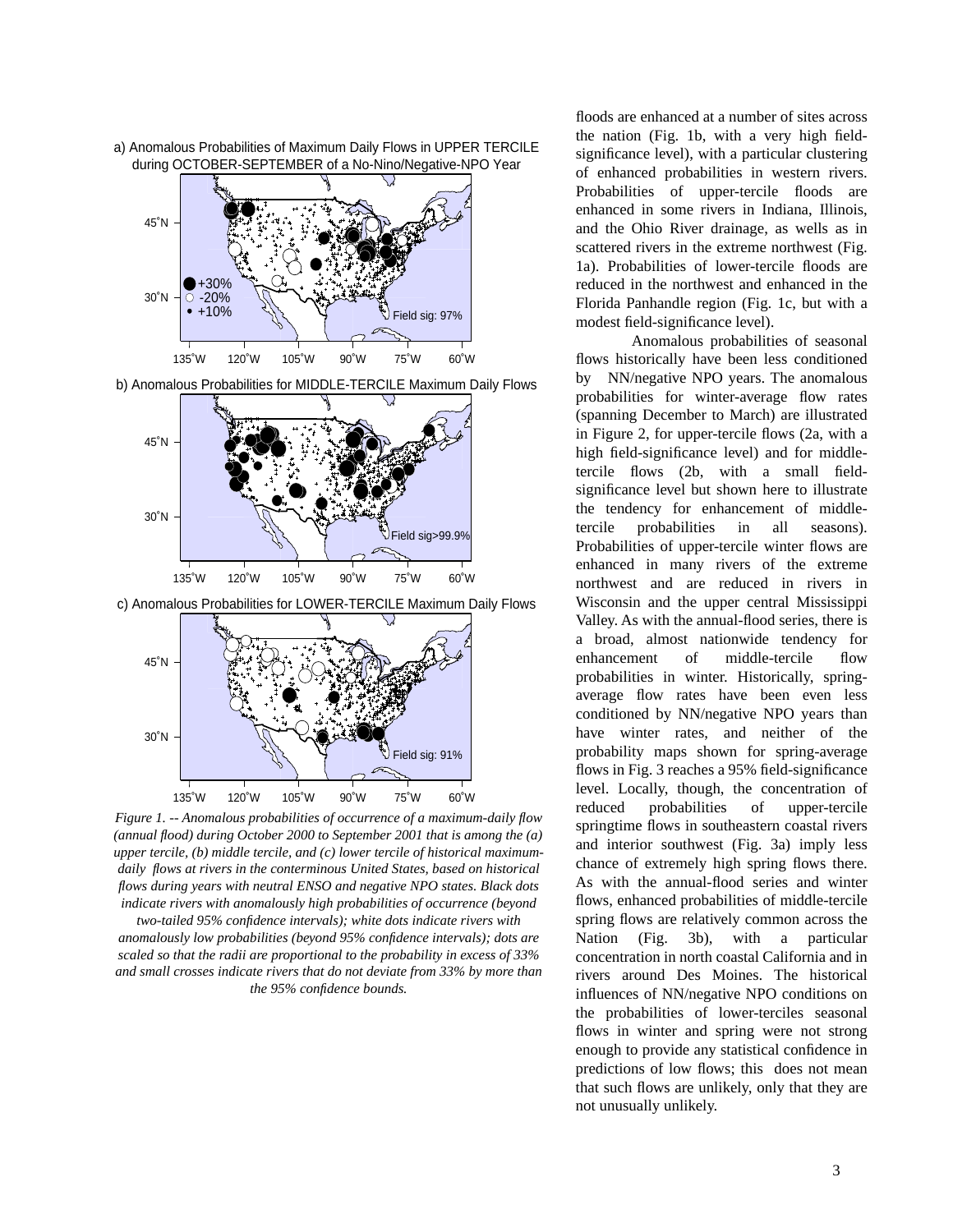

Figure 2. -- Same as Figure 1a and 1b, except for seasonal-mean flows during December-March.

Overall, streamflow probabilities associated with the forecasted NN/negative NPO conditions next year are much less anomalous than those that were associated with strong La Niña conditions this year (Dettinger et al., 1999). Consequently, as noted previously, the primary insight from the historical record concerning next year's flows is that (1) chances of middle-tercile floods in many rivers are enhanced, especially in the western states, (2) chances of middletercile seasonal-average flows may also be enhanced across the country, and (3) locally, chances of upperand lower-tercile flows in rivers of the extreme northwest, southeast, and elsewhere (as indicated in text and figures) may be enhanced. The enhanced chances of middle-tercile flows are compensated by probabilities reductions that are shared by both upper and lower terciles, and thus the changes reflect a narrower-thanclimatological probability distribution rather than a shift of the distributions in one direction or the other. The tests applied here provide reasonable confidence levels but, for the most part, the actual probabilities changes are neither large in magnitude nor large in spatial extent.

**Retrospective View of Winter-Spring 2000 Streamflow Patterns:** Weather and streamflow patterns (Figs. 4a and 4b) during the winter and spring of 2000 deviated markedly from the canonical La Niña pattern that was projected by Dettinger et al. (1999). On the west coast, precipitation was centered too far south to form the expected "northwest wet/southwest dry" pattern that is usually associated with La Niñas (Dettinger et al., 1998); farther east, the north-central states were wetter than would have been expected and the Appalachian Mountains drier. Perhaps as importantly, though, temperatures were generally warmer than usually would be expected of a La Niña year, and this had important implications for snowpack development and runoff timing in many areas. Overall, the winter-streamflow patterns anticipated by Dettinger et al. (1999) underpredicted flows at more sites than it correctly predicted the tercile for seasonal flow and overpredicted at about as many sites as it correctly predicted. Specifically, during winter 2000, higher flows (upper- and middle-terciles) occurred at 83 streams where lower-tercile flows were projected; upper- and lower-tercile flow forecasts were accurate at 53 streamgaging stations; and lower flows occurred at 46 sites where upper-tercile flows were expected (Fig. 4c). These verification statistics are based on a subset of 592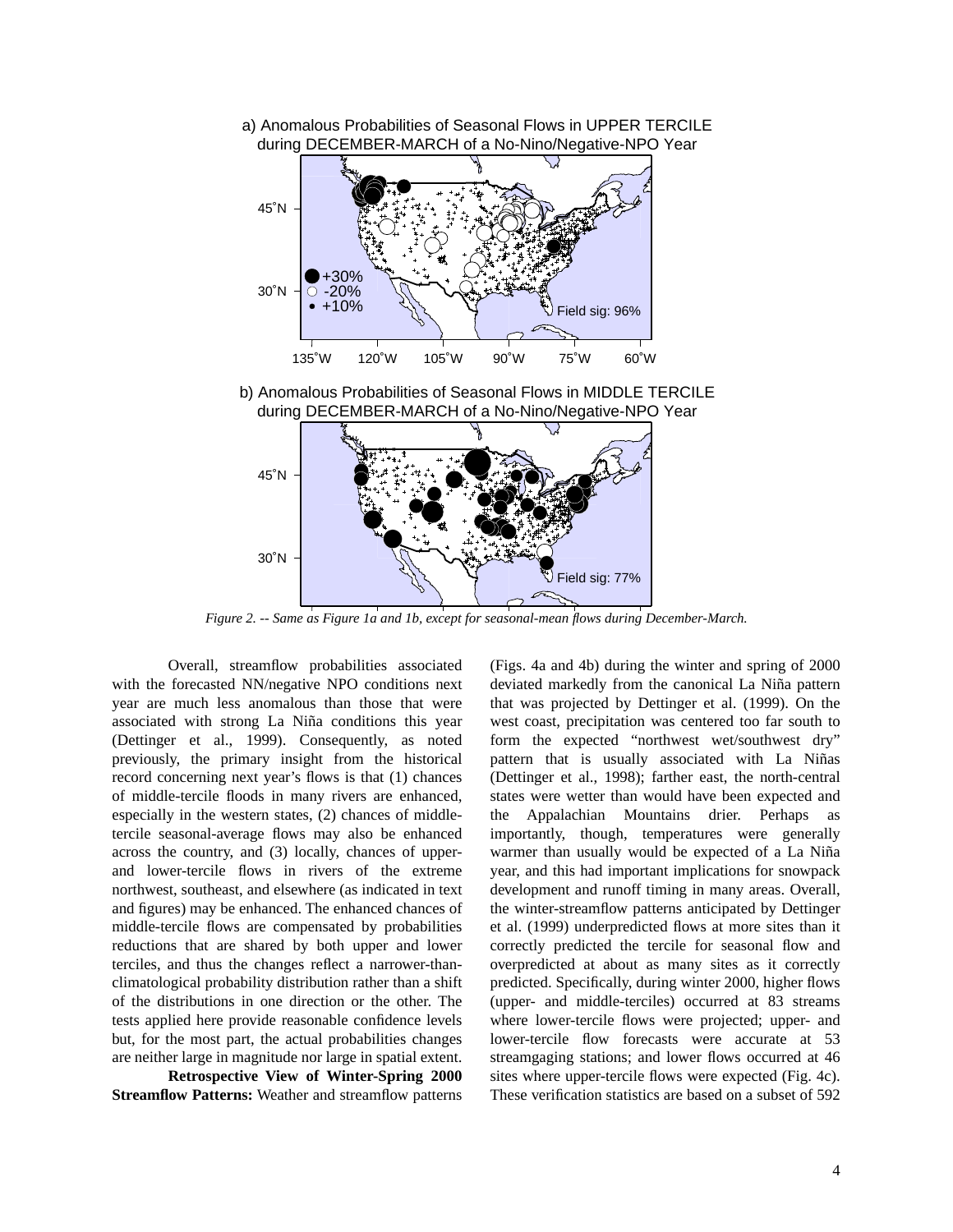

a) Anomalous Probabilities of Seasonal Flows in UPPER TERCILE during APRIL-JULY of a No-Nino/Negative-NPO Year

*Figure 3. -- Same as Figure 1a and 1b, except for seasonal-mean flows during April-July.*

forecasted sites for which winter-flow observations could be obtained at the time of this writing, and reflects observations from the February 17-March 31 period when they were available. Also, since middle-tercile flows were not explicitly considered in Dettinger et al. (1999), sites where middle-tercile flows would have been expected to be most likely are not included in this verification. Between restrictions of the verfication by the limited availability of streamflow data a few months old, and by limitation to sites with strong probability anomalies and to sites where either upper- or lowertercile flows were most likely, the number of verification sites was reduced to 182 in winter and 213 in spring. Due to the southward shift of precipitation (relative to other La Niña years) and, in part, to warm conditions that resulted in earlier runoffs, many of the rivers in the northwest were underpredicted. Wetter than expected conditions also prevailed in Wisconsin and neighboring areas and in northern New England (Fig 4c).

By spring 2000, flows along the northwest coast were less than expected (due to small winter snowpacks), but in the interior west, streamflows reflected some of the expected "northwest wet/ southwest dry" La Niña pattern (Fig. 4b). Also, the low flows anticipated for the upper Mississippi basin, southwest, and southeast had developed as expected (http://enso.unl.edu/monitor/monitor.html). Consequently, for the sites with flow data available to us from April 1 - June 13, 2000, the number of correctly anticipated terciles was better in the spring, with 95 correctly anticipated terciles compared to 45 underpredictions and 74 overpredictions. Primary areas where the spring-flow projections in Dettinger et al. (1999) erred are in the extreme Northwest and Southeast where flows have been higher than expected, and in eastern Texas, other Northwestern rivers, in the Carolinas and New England, and in Illinois and Indiana where flows were overpredicted, and in Appalachian rivers where the expected La Niña wetness never occurred (Fig. 4d). Overall, the La Niña-based streamflow patterns anticipated for this year were realized at more gaging stations in more areas in spring 2000 than in winter, but were not as successful as the historical reliability of La Niña flow patterns would have suggested. Notably, inclusion of recent NPO status in the Dettinger et al. (1999) projections would not have changed those projections.